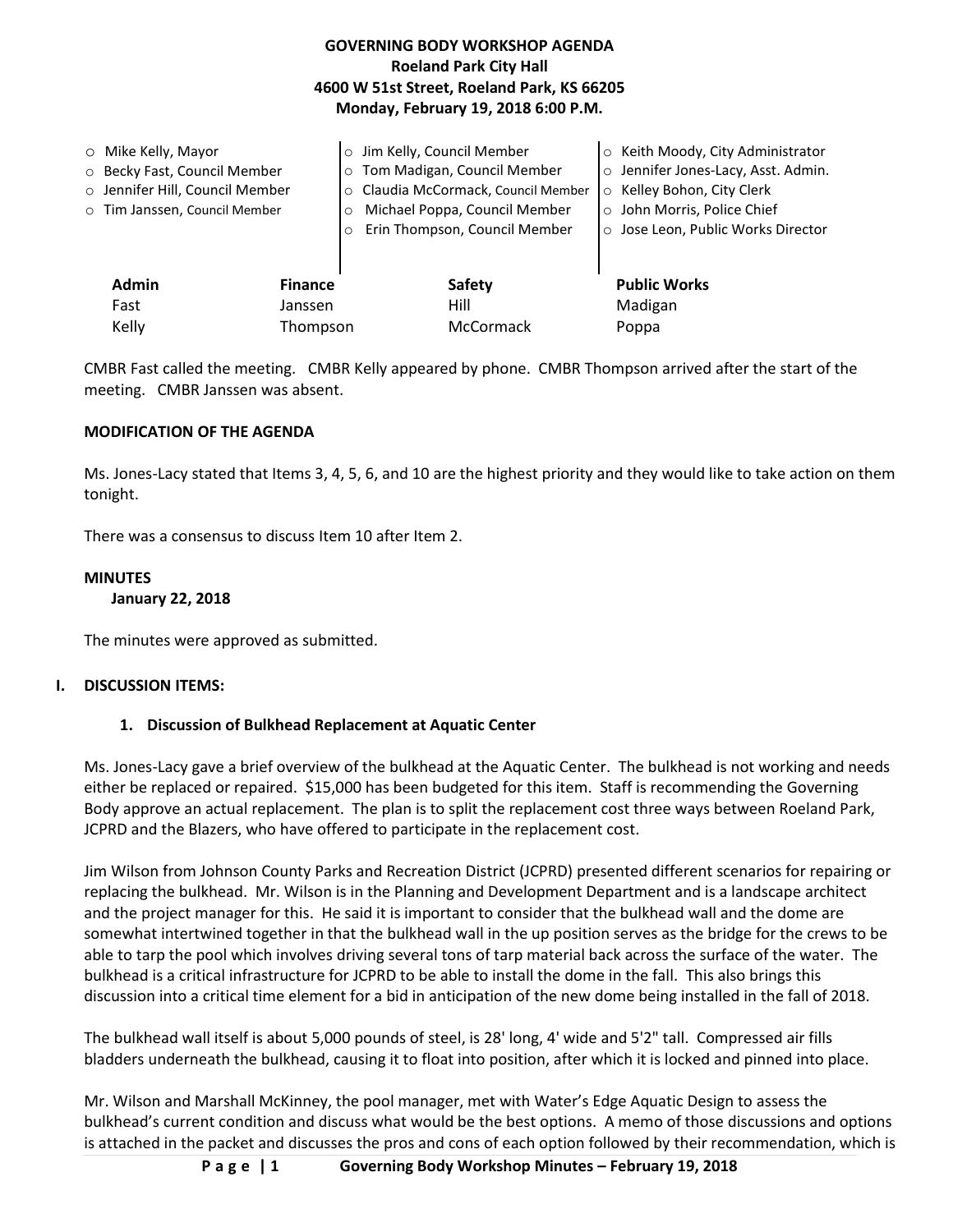to replace the bulkhead. They propose leaving the old bulkhead in place in the up position and they would be swapped out when the new one arrives.

CMBR Madigan stated the bulkhead is to serve a purpose of keeping people from migrating into the deep end. Mr. Wilson said it does serve that purpose especially when having the learn-to-swim programs or when kids enter in at the zero depth, the bulkhead permanently keep them from the deep end. He added this is much safer than having extra lifeguards and ropes separating the area.

Mayor Kelly asked if they decide on a new bulkhead, would the new one be in place by October and would it be easier to install before the dome is up? Mr. Wilson said it would be easier to install without the dome being up.

CMBR Thompson asked if they would be able to have it in place for the summer or would the pool not be open. Mr. Wilson said the old bulkhead would be in the up position and the pool would be open for the summer season.

Ms. Jones-Lacy stated that previously they had worked under the impression that JCPRD, while no longer participating financially in the Roeland Park Aquatics Center after 2019, may be able to provide an in-kind service of the putting up and taking down of the dome as their staff has always performed that activity. Rhonda Pollard from JCPRD has stated that is not the direction they are wanting to go in the future. They will need to contract that service out. Also JCPRD doesn't know if they are going to participate in that activity in the future and it will need to be discussed by their board.

CMBR Madigan asked about the need for the bulkhead. Mr. Wilson said it is an enhancement to the flexibility of the pool. It also makes it a more attractive enterprise for the Masters and the Blazers and any other competition groups.

Mayor Kelly asked JCPRD staff to address the raising and lowering of the dome and also the in-kind donation.

Rhonda Pollard, Superintendent of Recreation at JCPRD, stated at this time no action has been taken with regard to the dome and this is a discussion item for them. They have been taking the dome up and down every year, and it is not meant to be taken up and down. She added it is extremely large and heavy and very taxing on staff. There is also a liability concern. They have been doing this twice a year for almost 20 years and some of their people can no long physically do it. They have floated the idea out there to look to a third-party vendor.

There was consensus to place this item on the consent agenda, agreeing to split the cost of replacing the bulkhead equally among Roeland Park, the Blazers and JCPRD.

## **2. Discussion on RPAC Advisory Committee**

Rhonda Pollard listed the members from JCPRD who will be on the Roeland Park Aquatics Center Advisory Committee. They would be Marshall McKinney, RPAC Manager; Rhonda Pollard, Recreation Division Manager; Leslee Rivarola, Board Member; and Jim Wilson, Project Manager with JCPRD.

Ms. Jones-Lacy mentioned the City's employees are CMBR McCormack, CMBR Kelly and CMBR Madigan. She noted there was also a discussion about appointing citizens. That would require either a change to remove some members that are on the committee now or add additional members, but it would require an amendment to the original agreement. RPAC members could discuss at the open meetings whether comments would be taken from the citizens. Ms. Jones-Lacy further stated that to amending the agreement would take some time and the issues they are addressing are time sensitive.

CMBR Madigan asked when the first meeting of the committee would be. CMBR Fast said it is March  $13<sup>th</sup>$  at 6:00 p.m. Ms. Jones-Lacy also said the standing meeting will be the second Tuesday of the month starting with March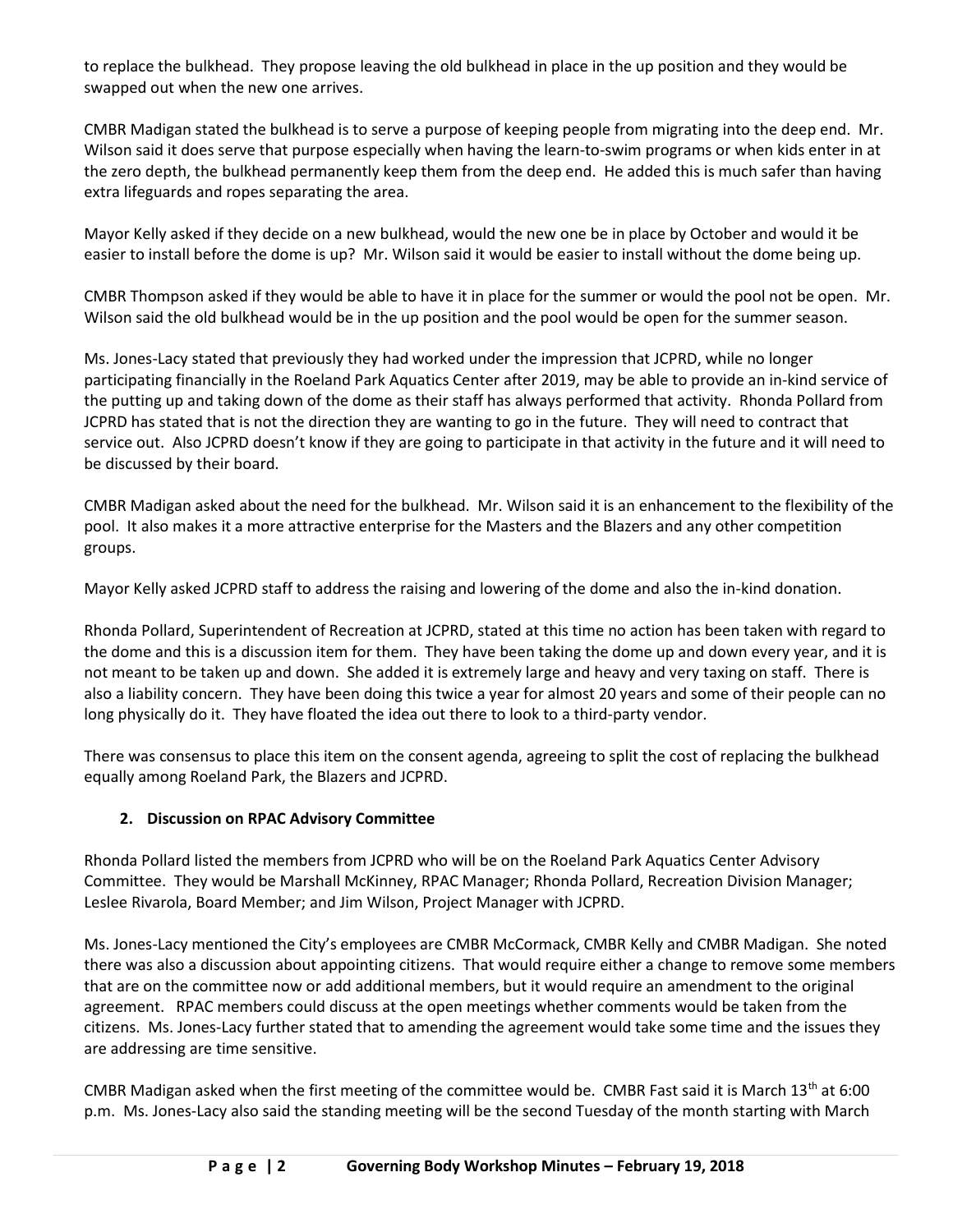13<sup>th</sup>. If they would like to have the meetings in the Community Center, staff needs to know so they can reserve those rooms.

CMBR Madigan and CMBR Kelly said they were fine with the meetings being at the Community Center.

CMBR Fast thanked the representatives from JCPRD for coming to the meeting and providing their input.

# **3. Renewal of Code Enforcement Mowing Nuisance, Weed and Tree Abatement Services**

Ms. Jones-Lacy introduced Wade Holtkamp, the City's new Codes Enforcement Officer, who has been with the City since October 2017.

Mr. Holtkamp presented the annual contract for Custom Tree to handle the enforcement of the weed, grass and tree abatement process. The City is currently using Custom Tree. Mr. Holtkamp said they joined with the City of Mission for an RFP and Custom Tree was the lowest bid. Based on the City's experience and the satisfactory marks he's had with the company, Mr. Holtkamp recommended the current agreement.

Mr. Holtkamp then reviewed the abatement process. For example, in a situation where a resident has not mowed their yard, the City would send a warning letter. If they do not respond within ten days, the City has a process in place to abate the property and have the contractor mow the grass. The City would pay the bill for that, then submit it to Johnson County and the Johnson County tax would cover the cost and it would be recouped to the City the following year from property taxes.

Mayor Kelly asked at what length is the grass considered to be a nuisance. Ms. Jones-Lacy said the limit is eight inches.

CMBR Fast questioned the length of time in the process as it seems especially slow, especially if they are dealing with an out-of-state landlord. Mr. Holtkamp said the typical notice sent would give a resident ten days to rectify things, after that point it would go to a certified notice, then another ten-day wait, then the City would mow. CMBR Fast said it still adds up a month's time and a property may not be touched more than once or twice in a season.

Ms. Jones-Lacy said that as part of the ordinance, it does allow for faster enforcement after the first notification. They do have to do that ten-day courtesy notice, then the official notice, before the mowing. With violations subsequent to that, they can mow each time that it gets beyond eight inches. However, they do have to go through the longer process once in the year. After that, if there are continuing problems, then they can be rectified more quickly.

CMBR Madigan asked if the process reset every calendar, to which Ms. Jones-Lacy replied that it needs to be done once a year.

There was consensus to move this item to the Consent Agenda for approval.

# **4. 2019 Residential Street Reconstruction – Design Task Order**

Public Works Director Leon presented the Design Task Order with Larkin Lamp Rynearson to begin design on the 2019 residential street reconstruction project, which is Rosewood Street between 55th and Alder. Mr. Leon provided maps that show the 2019-2020 street reconstruction candidates and also denotes the Rosewood Street project. They also want to put into the CIP their next phase of street reconstruction, which is Canterbury from County Line to 51st Street. This area is a high priority for investing reconstruction dollars.

Mayor Kelly asked if sidewalks would be added to Rosewood and Canterbury for the areas that do not already have them. Public Works Director Leon said that the focus is to build a sidewalk if one does not exist. His preliminary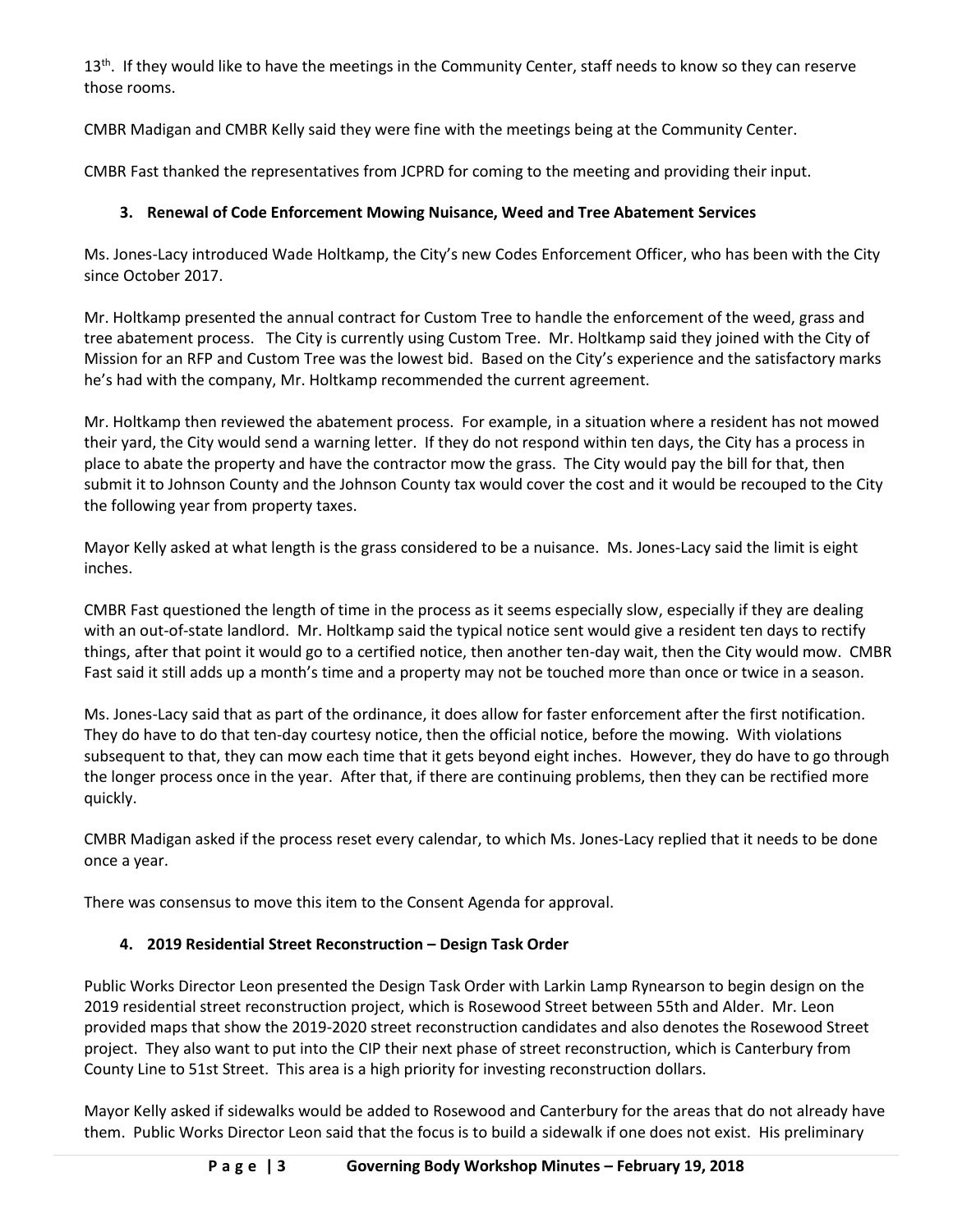information shows it will be on the east side of the street on Rosewood. For Canterbury, there is a stretch of sidewalk between 48<sup>th</sup> and 50<sup>th.</sup> There are no sidewalks in the segments north of 48<sup>th</sup> and south of 50<sup>th</sup> to 51<sup>st</sup>.

Mayor Kelly asked why those areas are listed as high priority projects. Public Works Director Leon said one reason is that are no sidewalks, but they also wanted to focus on streets that had a very low PCI (Pavement Condition Index) number because those are generally the worse streets in the City. However, the worse street in the City is the old drop-off lane for the old school at R Park. They do have different plans for that street in the future with different types of funding. For right nowm, they want to focus on the residential streets.

Public Works Director Leon also said one other reason they wanted to do Rosewood first is they believe it will come in below the \$700,000 budget. Then they want to be able to allocate those dollars to the 2021 Canterbury project so they can do the whole stretch.

There was consensus to move to the Consent Agenda for approval of the Design and Inspection Task Order Number 8 with Larkin Lamb Rynearson for design of the City's 2019 Neighborhood Street Reconstruction Project at a cost not to exceed \$70,814.94.

## **5. 2018 Mowing Agreement – Next to Nature**

Public Works Director Leon said this will be the third year for the mowing agreement with Next to Nature for the public green spaces and parks. There have been a couple of changes, one of which will include string trimming the walking trails with each mowing in R Park. The contractor has agreed to do this and have adjusted their price a little to reflect this.

CMBR Fast asked if the City has gotten rid of all their mowing equipment since the service is contracted out. Public Works Director Leon said they have not gotten rid of any equipment although that will be discussed in the next item. Mr. Leon said Next to Nature has performed well and they have been very responsive to any complaints that may have come in. He thinks they have done an exceptional job. CMBR Fast said she does not support getting rid of their mowing equipment citing issues the City has had in the past.

There was consensus to move to the Consent Agenda for approval the 2018 building, park and traffic island lawn mowing agreement with Next to Nature.

## **6. 2018 Public Works Trailer & Asphalt Float Purchase and Equipment Surplus**

Public Works Director Leon requested approval to purchase the asphalt float attachment, which is a 2018 Council objective. They have also received quotes from vendors for a trailer, which is also a 2018 Council objective. That purchase is within the City Administrator's approval amount. Mr. Leon added they did due diligence and received three quotes.

Public Works Director Leon stated that there are three pieces of surplus equipment they would like to remove from their inventory as they are no longer being used by the City. They consist of a PJ Mowing Trailer, a Ferris Mower and a Gravely Push Mower. The equipment was used for abatement mowing that they no longer do and it is taking up valuable space. Mr. Leon said they will still have a newer, larger riding mower in the event that they have to do some spot mowing, but they have not had to do that in a couple of years. He feels that they are at a point where they can surplus this equipment and they are comfortable with their mowing contractor. His department's focus has been getting away from mowing and focusing more on streets, concrete and parks.

CMBR Fast stated she did not support selling off the equipment as the City might have problems with the contractor as they had with others and have to do the mowing in-house again. She spoke as to how they sold their equipment when they hired a contractor, then had to purchase new equipment again when the contractor didn't work out.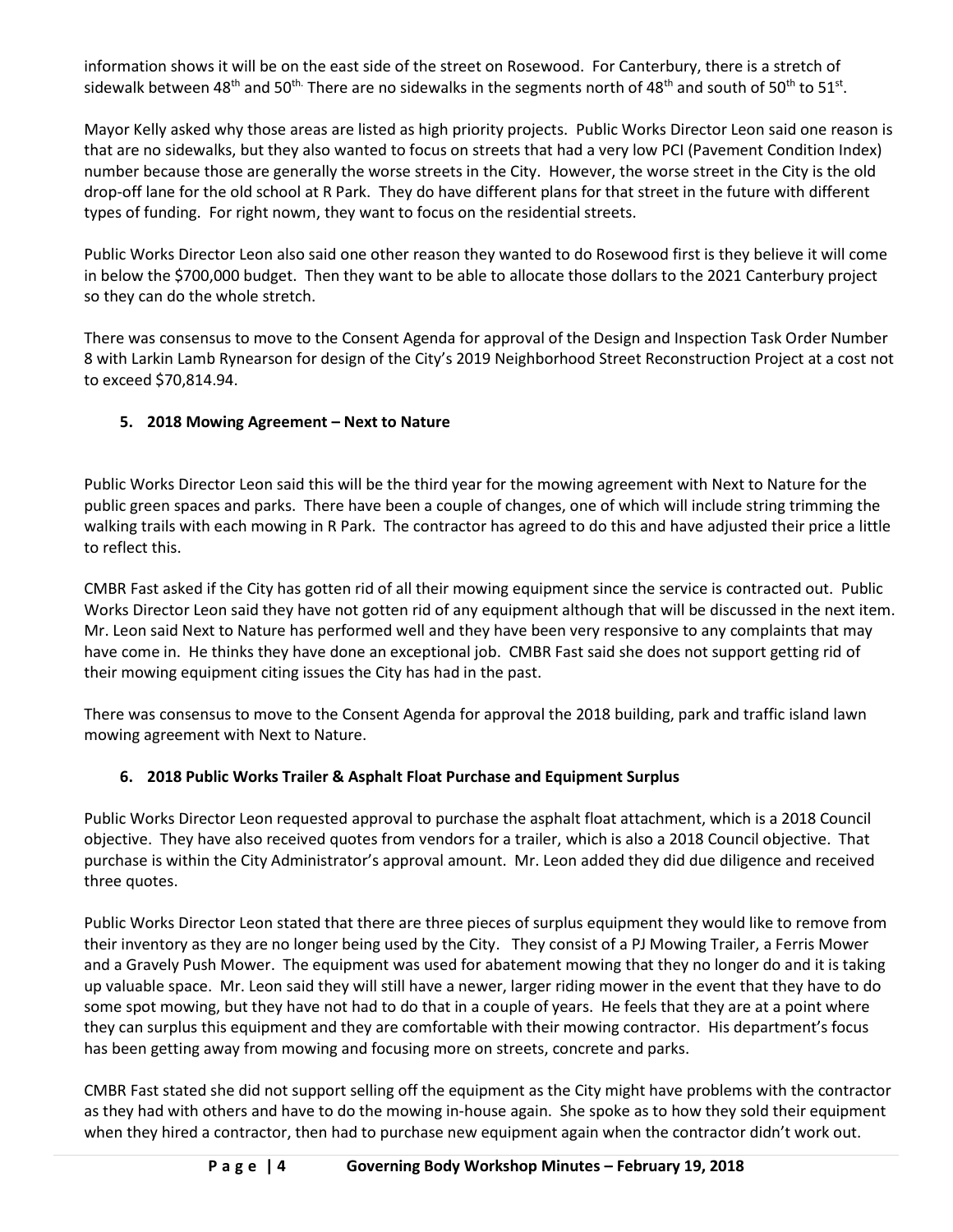CMBR Hill questioned the choice for the asphalt float as there was only one choice. Mr. Leon said that in their research they found that there were three vendors for this product, but only one manufacturer. Two of the quotes they received were from resellers and had an additional cost over buying directly from the manufacturer. CMBR Hill asked about training and maintenance on the new equipment. Mr. Leon said the manufacturer gave one to Public Works to use for two weeks last summer and that his guys feel comfortable on it.

CMBR Poppa asked what the price tag is on this piece of equipment. Public Works Director Leon said they have budgeted \$14,000, and it is 500 below that.

Mayor Kelly asked how much they could expect to get from the surplus equipment. Public Works Director Leon said they have had good success with Purple Wave and will try them again. They are also putting their big wheel loader on Purple Wave. He did say that they might get \$5,000 or less for the equipment.

CMBR Madigan asked how much it would be to replace the equipment new. Public Works Director Leon stated the Ferris mower is \$9,000-\$10,000 new. CMBR Madigan said he has mixed feelings on selling them and asked if the equipment is in their way. Public Works Director Leon said it is in their way. They are beginning to store amenities for the parks that cannot be left outside and that are taking up space. Mr. Leon said he realized that before he came they had a contractor that lasted one year without good results. He did say this will be their third year with Next to Nature and they are having good results and they are not too expensive. Public Works Director Leon also stated that he would have a hard time justifying to the Governing Body why they should perform in-house mowing operations for the City. His department is doing skilled work in-house and is a significant cost savings to the City as opposed to his crew going out to mow.

Ms. Jones-Lacy added in the event they become unhappy with the contractor, there is always the opportunity to go out to bid and find someone else to do a better job. In this case, this contractor has done an excellent job and they are happy with their work. The agreement renews on an annual basis and the Governing Body does have the opportunity to review that annually.

CMBR Fast recommended they only move forward with the asphalt float purchase.

CMBR McCormack said she trusted Mr. Leon's opinion and supported his recommendations.

CMBR Madigan said he would like to see any monies that are recouped from the sales put into an equipment reserve fund if they have to buy something. Public Works Director Leon said he can work that out with Ms. Jones-Lacy. Mr. Madigan asked what the trailer was used for. Mr. Leon stated it was used to haul a push mower.

Mayor Kelly, hearing disagreement, suggested they move the asphalt float purchase to the Consent Agenda and move the equipment surplus discussion to New Business at the Council meeting.

CMBR Poppa felt they should finish the discussion before the Council meeting and supported Mr. Leon's recommendation.

There was consensus to move the Asphalt Float to the Consent Agenda and the surplus equipment sale discussion to New Business.

## **7. Voting During Workshops**

*This item was moved to a future Workshop Agenda.* 

## **8. Discussion Concerning Electric Vehicle Charging Station**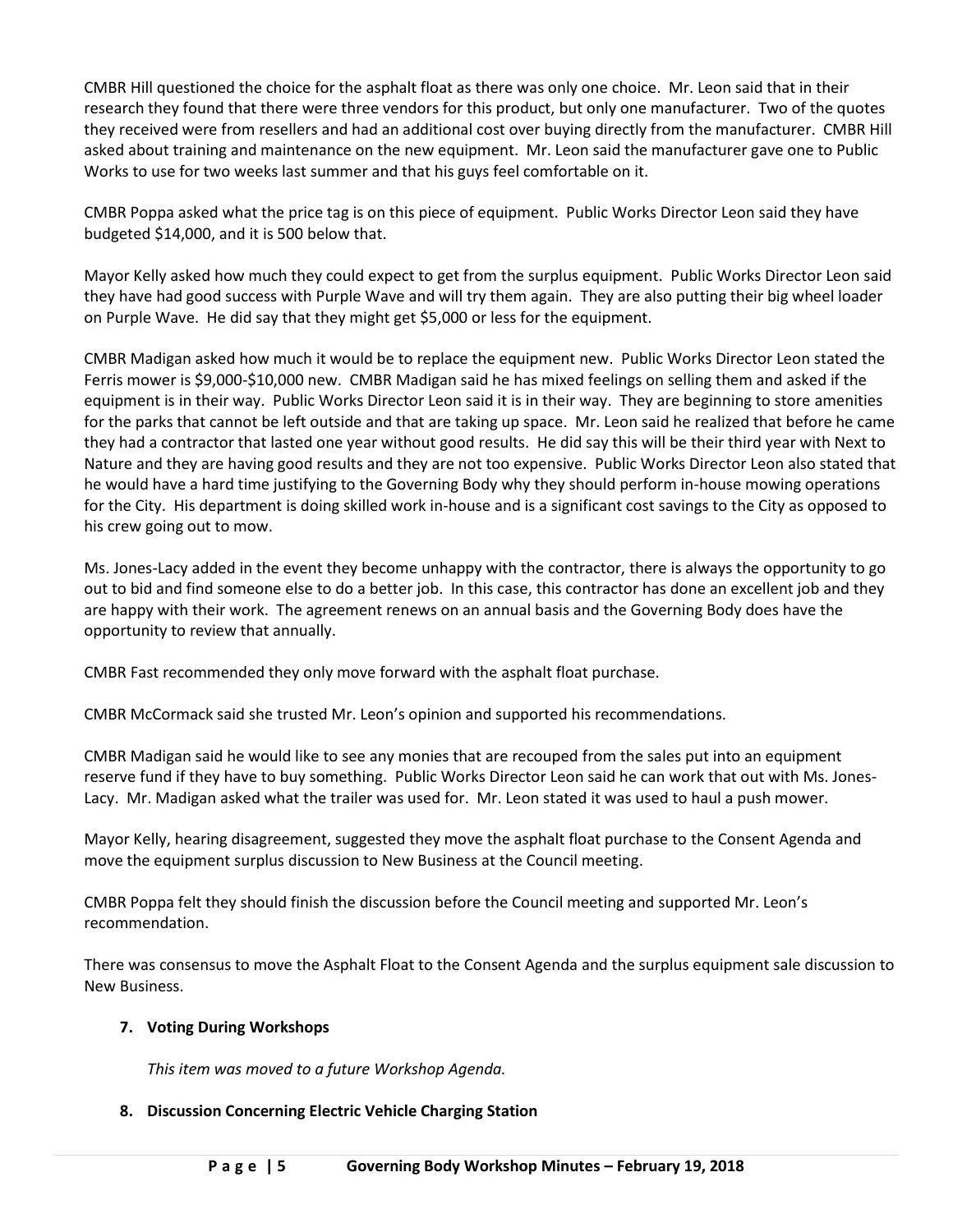*This item was moved to a future Workshop Agenda.* 

## **9. Comparison of Agenda Management Systems**

Ms. Jones-Lacy recommended to move this to the Council agenda under Workshop items as it is a bit time sensitive.

## **10. 2018 Super Pass Agreement and Swim Meet Letter of Understanding**

Ms. Jones-Lacy said this is a renewal of the Super Pass agreement as well as the Swim Meet Letter of Understanding that they do every year. The terms remain the same as last year. A resident family Super Pass for up to five individuals is \$60 and an individual pass is \$25. Revenue sharing, as in the past, is outlined in the agreement.

There was consensus to forward this to the Consent Agenda for approval.

## **11. KOMA KORA CHANGES**

City Attorney Mauer said he spoke with the Johnson County Prosecutor's Office with regards to questions the Governing Body had about councilmembers attending ad hoc meetings they were not a member of and whether that would be a violation of the Kansas Open Meetings Act (KOMA). The information he received was if they have an ad-hoc committee and it includes councilmembers, other councilmembers can come to the meeting and there is no violation of KOMA. The reasons there are no violation is it is posted as a public meeting. In addition, as long as the councilmember is sitting in the audience and not participating in the discussion, then it is not a violation of the KOMA. To violate the KOMA, you have to not only participate in the conversation, but have the intent of moving on and acting on City business, none of which would be happening in what the Council intends to do. Mr. Mauer further stated although you are an elected official, it does not mean you lose your rights as a citizen and any citizen has the right to come and attend those meetings.

CMBR Madigan asked if when posting an open meeting whether there was a requirement to provide seating or space where the audience can listen. Mr. Mauer stated it is not a requirement for seats for off-site meetings.

### **III. NON-ACTION ITEMS:**

- A. Committee Minutes
	- 1. Parks 1/10/2018 Minutes
	- 2. Ad Hoc Development Committee Draft Minutes 2/15/2018
	- 3. Events 1/18/2018 Minutes
	- 4. Sustainability 2/1/2018 Minutes
	- 5. Ad Hoc Development Committee 2/1/2018

*There no items discussed.*

### **IV. ADJOURN**

CMBR Fast remarked that this is her last meeting as Council President and that she is so proud of this Governing Body. When she took over in 2015, they were having seven meetings some months and meetings would last at times to 11 o'clock and would have several executive sessions. She said they should celebrate that they've come a long way. She thanked everyone and said it's been awesome. She said she is so happy for the Governing Body. She said there was no trust in the group and they were very polarized and it is so good to see how they worked together tonight and how far they've come. She's excited to see where they go.

CMBR Madigan said Ms. Fast has done an excellent job.